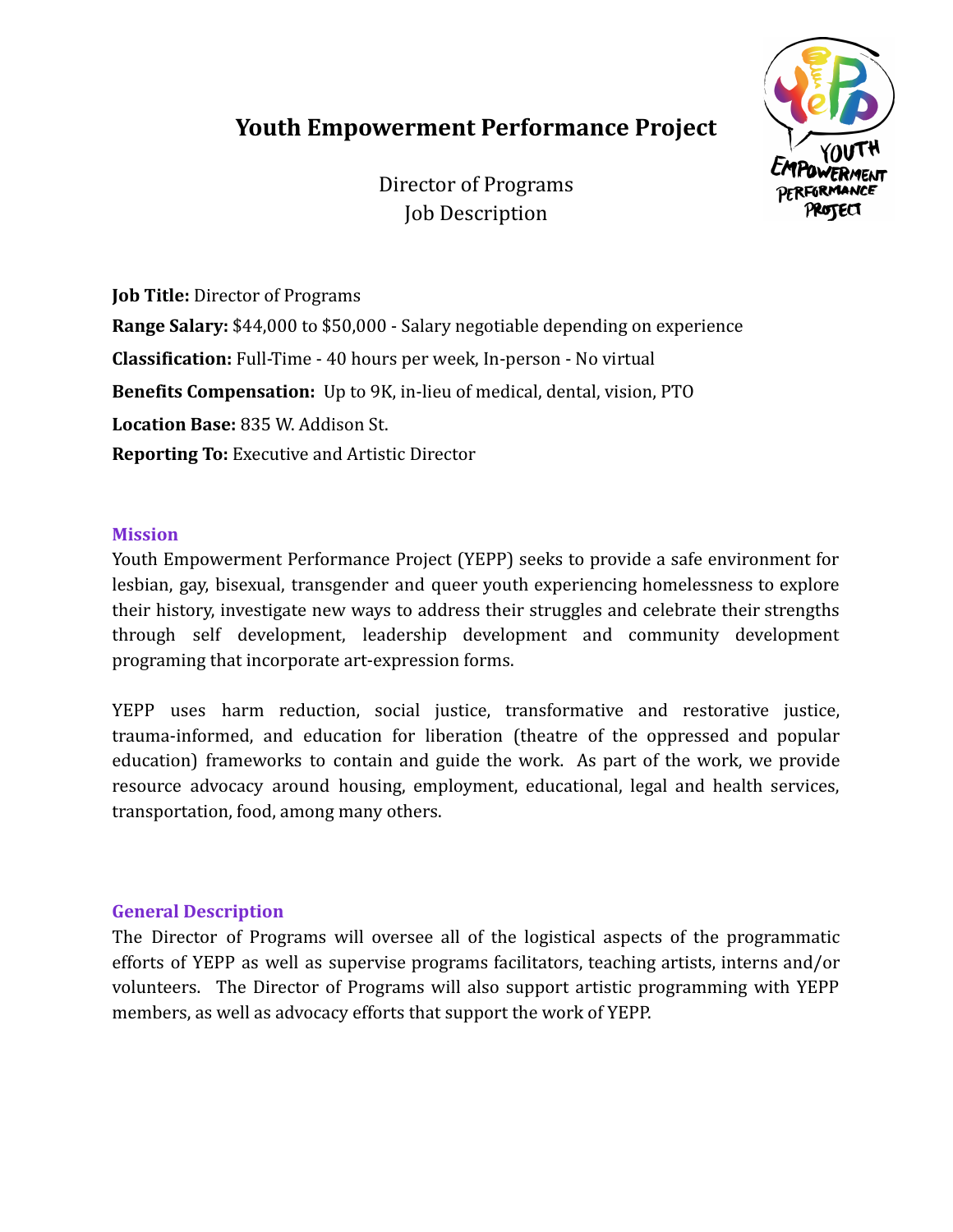# **Primary Tasks and Responsibilities**

#### **Healing Performance Program - 30%**

● Supervise and coordinate the Healing Performance Program: interviewing and hiring of program participants, hiring and supervising facilitator (s), curriculum development, support with facilitation as needed, mediating conflict as needed, among other coordination tasks.

## **Leadership Program - 30%**

● Supervise and coordinate Leadership Program: interviewing and hiring of program participants, hiring and supervising facilitator (s), curriculum development, support with facilitation as needed, mediating conflict as needed, among other coordination tasks.

## **Community Arts Program - 30%**

- Supervise and coordinate the Community Arts Program: hiring and supervising staff, interns and volunteers, oversee curriculum implementation, support participants as needed, maintain inventory of workshop materials.
- Support with Drop In Services direct service tasks such as but not limited to: laundry, showers, food, supervision of space for resting/sleeping, etc.

#### **Other Duties - 10%**

- Support resource advocacy and/or case management efforts for youth participants as needed
- Collaborate with Communications Coordinator on programming outreach efforts
- Participate in staff meetings, retreats and training opportunities.
- Support with budget planning and financial reports.
- Perform other tasks as assigned

# **Required Skills/Qualifications**

- Minimum of a bachelor's degree (or equivalent experience) in non-for profit management, expressive arts, gender studies, social work, or any related programs.
- Minimum of 2 to 3 years (or equivalent) experience supervising staff or volunteers.
- Proficient in Microsoft Office computer applications: Word, Outlook and Excel
- Experience working with LGBTQI+ individuals
- Experience working with people experiencing homelessness or housing instability
- Experience with and commitment to trauma-informed and harm reduction models
- Commitment to transformative and restorative justice work
- Commitment to working in a diverse environment in regards to race, ethnicity, culture, sexual orientation and gender
- Artistic experience in the performing arts